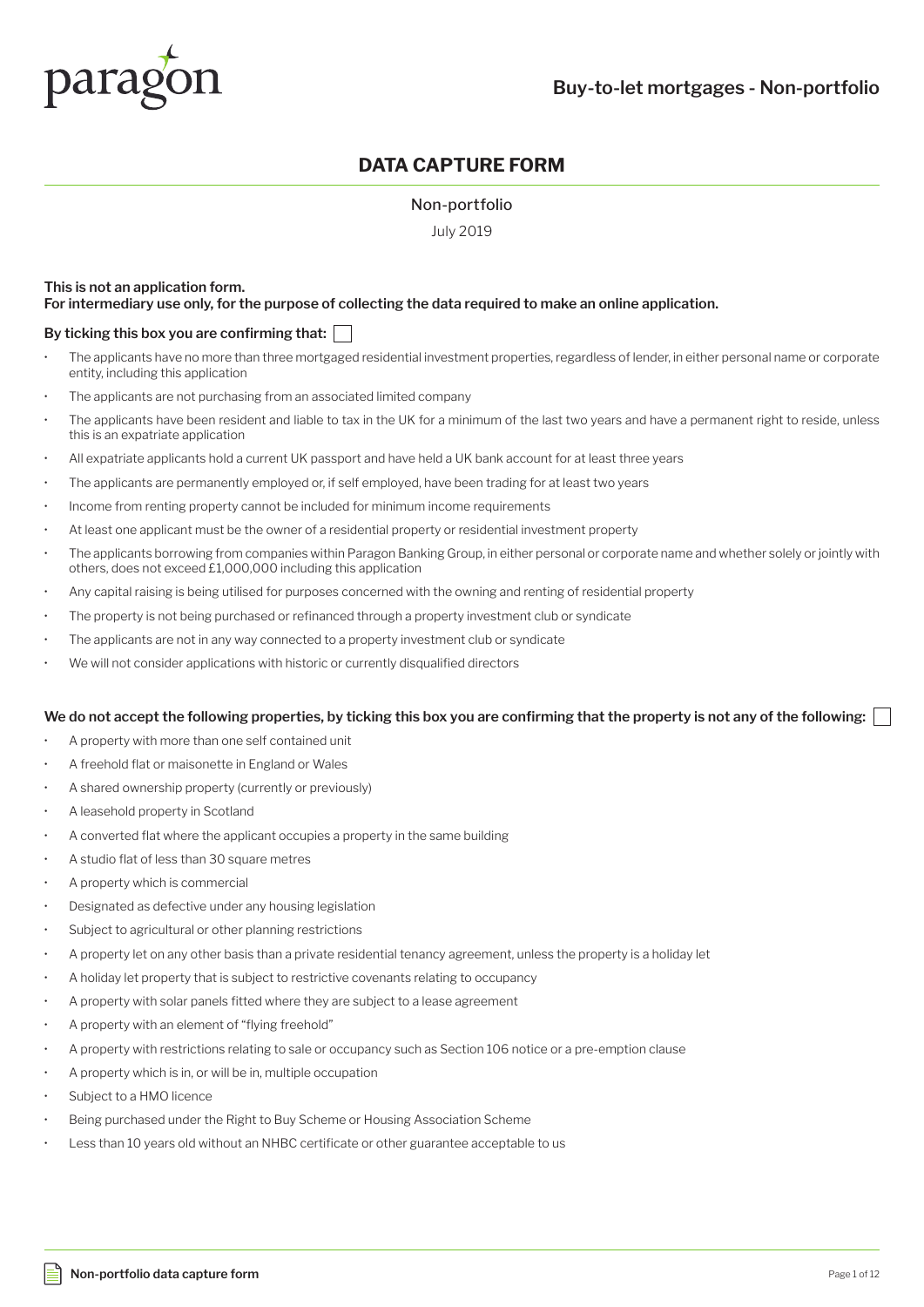- Leasehold with less than 85 years unexpired at the start, and/or less than 65 years unexpired at the end, of the mortgage
- Non-traditional construction such as concrete or timber or where existing or possible structural defects are apparent
- Properties located within either 10 metres of an electrical sub-station or 100 metres of an overhead high voltage cable or communication mast
- A short term finance application with an exit strategy of anything other than letting the property

**Please note: We may be able to accept certain types of properties on the above list on an alternative product - please contact us on 0345 849 4040 for details. This form should be retained for your records. Please see the intermediary section of www.paragonbank.co.uk for full details of our portfolio lending criteria, product information and full Terms and Conditions.**

#### **Select loan type**

Buy-to-let

Short term finance and buy-to-let

> **Please be aware that it is possible to make an application for multiple properties. However, if at any point you stop the application, a single application record for each property will be created, and it will be necessary to resume each one of them individually if you wish to proceed.**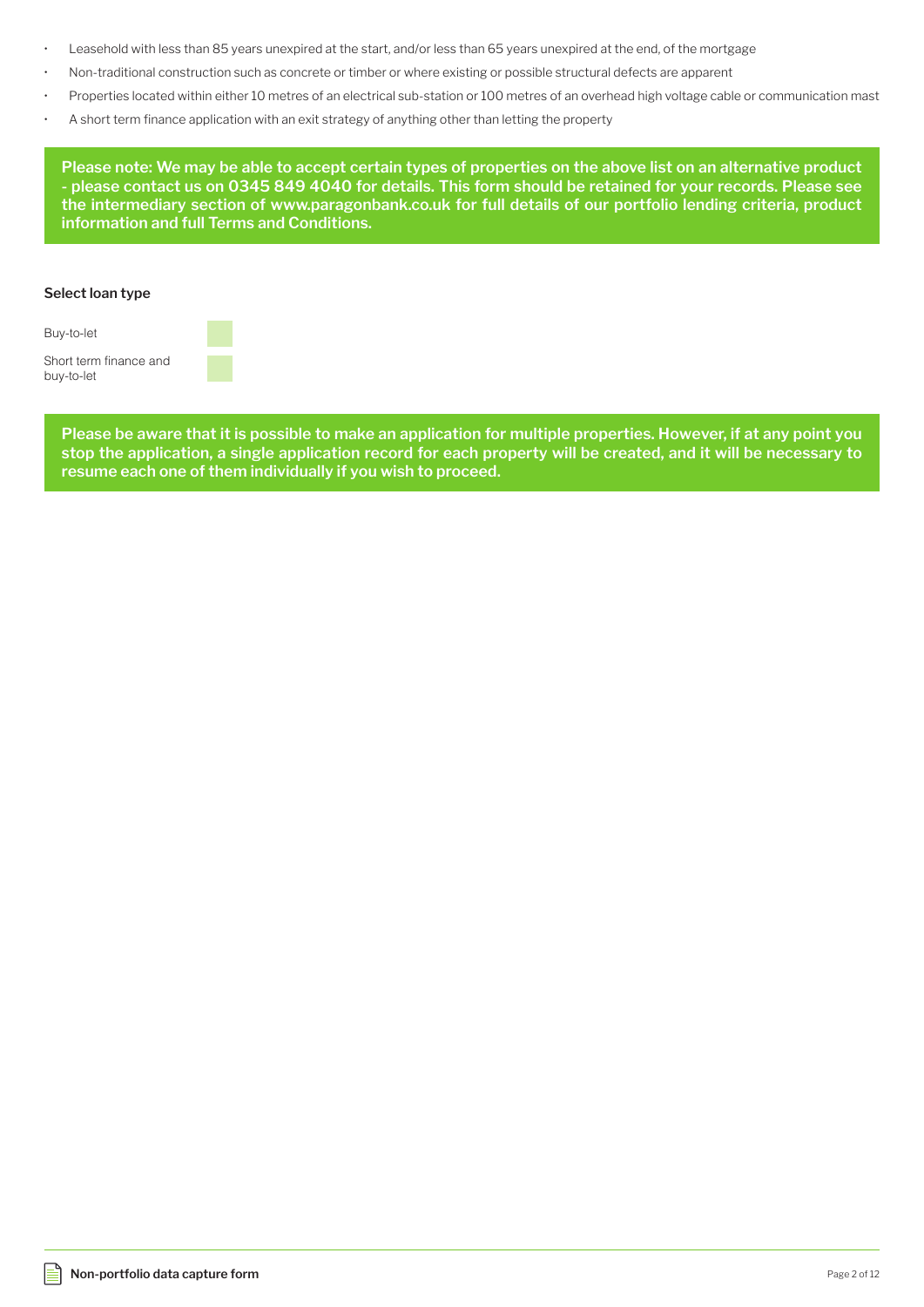In conjunction with other criteria, we will assess the affordability of this mortgage based on the expected monthly income generated from letting the property to a tenant. The actual income generated may be different and can be influenced over time by changes within the rental market. The applicant(s) will remain responsible for meeting the costs of the mortgage and the additional costs associated with letting property for the duration of ownership.

# **Application details**





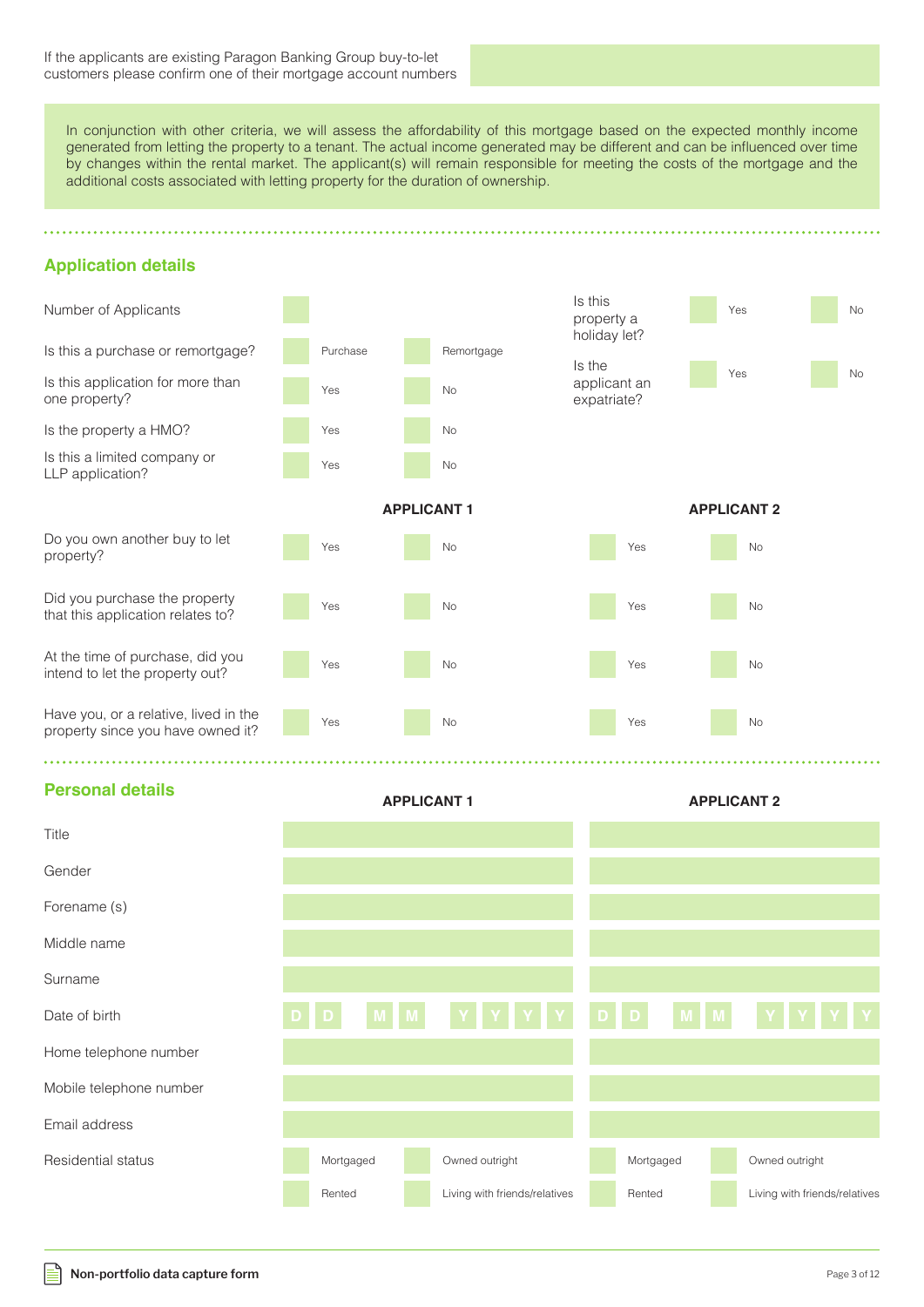| <b>Personal details (cont.)</b> | <b>APPLICANT1</b>                                                                                                                                                                  | <b>APPLICANT 2</b> |
|---------------------------------|------------------------------------------------------------------------------------------------------------------------------------------------------------------------------------|--------------------|
| Country of birth                |                                                                                                                                                                                    |                    |
| Address                         |                                                                                                                                                                                    |                    |
|                                 | Postcode                                                                                                                                                                           | Postcode           |
| Country of residence            |                                                                                                                                                                                    |                    |
| Time at address                 | $\mathbf M$                                                                                                                                                                        | M                  |
|                                 |                                                                                                                                                                                    |                    |
| <b>Previous address</b>         | <b>APPLICANT1</b>                                                                                                                                                                  | <b>APPLICANT 2</b> |
| Address                         |                                                                                                                                                                                    |                    |
|                                 | Postcode                                                                                                                                                                           | Postcode           |
| Country of residence            |                                                                                                                                                                                    |                    |
| Time at address                 | M                                                                                                                                                                                  | M                  |
|                                 | Please note: We require a full two year address history, if the applicants have resided at their current address for less than two years please provide previous address(es) below |                    |
| <b>Previous address</b>         | <b>APPLICANT1</b>                                                                                                                                                                  | <b>APPLICANT 2</b> |
| Address                         |                                                                                                                                                                                    |                    |
|                                 | Postcode                                                                                                                                                                           | Postcode           |
| Country of residence            |                                                                                                                                                                                    |                    |
| Time at address                 | M                                                                                                                                                                                  | M                  |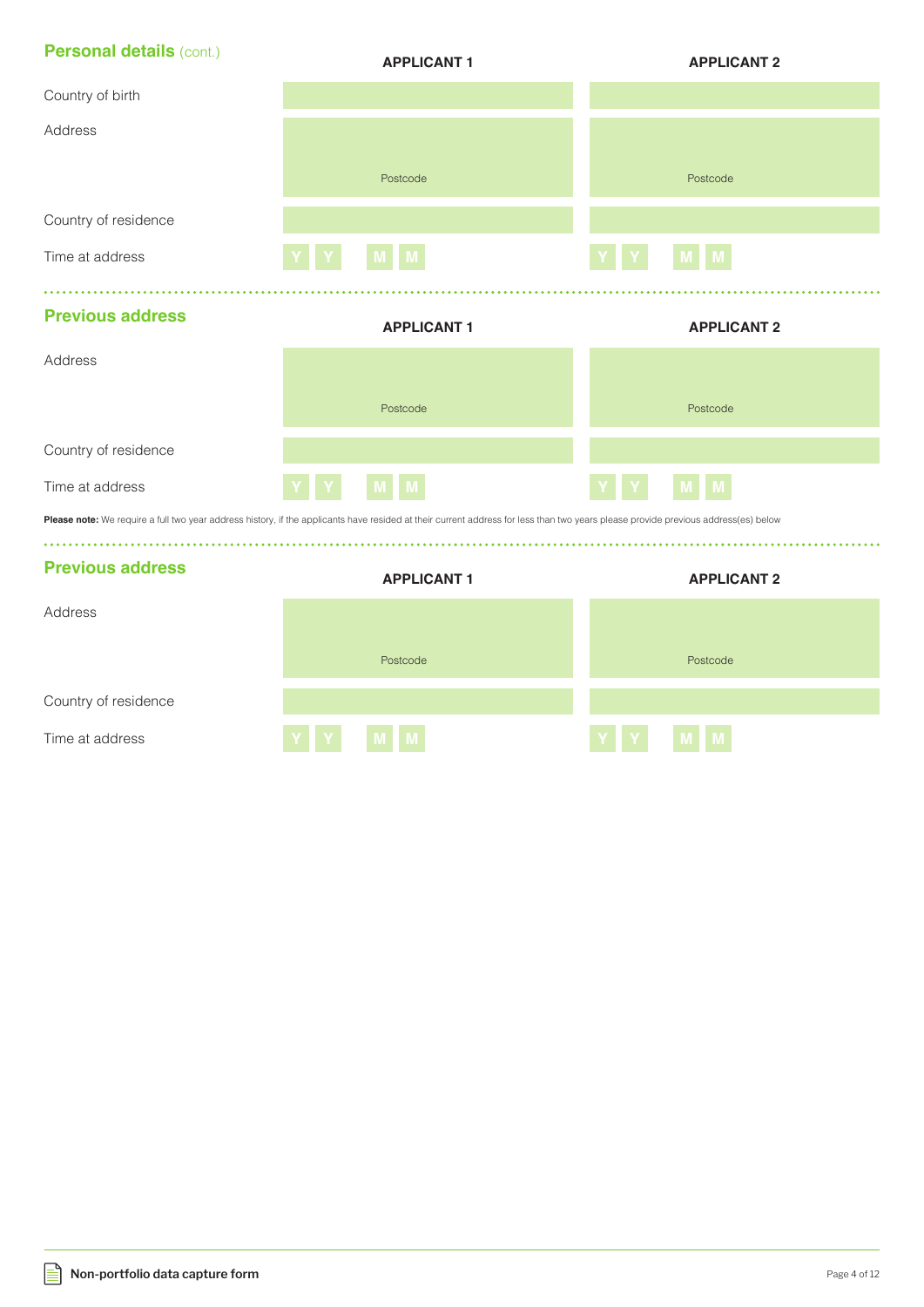# **Employment details**

|                                                                                                                                                                                                                                               |   |                | <b>APPLICANT1</b> |           |                | <b>APPLICANT 2</b> |
|-----------------------------------------------------------------------------------------------------------------------------------------------------------------------------------------------------------------------------------------------|---|----------------|-------------------|-----------|----------------|--------------------|
| Gross employed income                                                                                                                                                                                                                         | £ |                |                   |           |                |                    |
| Self employed net profit income<br>(Sole trader or partnership, excluding buy-to-let<br>income)                                                                                                                                               |   |                |                   |           |                |                    |
| Limited company / LLP income<br>(Dividend / director's remuneration / member's profit)                                                                                                                                                        |   |                |                   |           |                |                    |
| Gross rental income<br>(As of today, including all existing properties and<br>current purchase applications)                                                                                                                                  |   |                |                   |           |                |                    |
| Self employed pre-tax profit income<br>(Buy-to-let income)                                                                                                                                                                                    | £ |                |                   |           |                |                    |
| All other taxable income<br>(eg pension, investments, savings etc)                                                                                                                                                                            |   |                |                   |           |                |                    |
| National Insurance Number                                                                                                                                                                                                                     |   |                |                   |           |                |                    |
| Employment status                                                                                                                                                                                                                             |   | Employed       | Housewife         | Employed  |                | Housewife          |
|                                                                                                                                                                                                                                               |   | Student        | Self-employed     | Student   |                | Self-employed      |
|                                                                                                                                                                                                                                               |   | Retired        | Unemployed        | Retired   |                | Unemployed         |
| Contract type                                                                                                                                                                                                                                 |   | Permanent      | Temporary         | Permanent |                | Temporary          |
|                                                                                                                                                                                                                                               |   | Contract       | Probationary      | Contract  |                | Probationary       |
|                                                                                                                                                                                                                                               |   | Long-term temp |                   |           | Long-term temp |                    |
| Time employed/time trading if<br>self-employed                                                                                                                                                                                                |   |                |                   |           |                |                    |
|                                                                                                                                                                                                                                               |   |                |                   |           |                |                    |
| <b>Lettings experience</b>                                                                                                                                                                                                                    |   |                |                   |           |                |                    |
|                                                                                                                                                                                                                                               |   |                | <b>APPLICANT1</b> |           |                | <b>APPLICANT 2</b> |
| Years lettings experience                                                                                                                                                                                                                     |   |                | years             |           |                | years              |
| Number of residential investment<br>properties currently owned, which<br>are not mortgaged to companies<br>within Paragon Banking Group.                                                                                                      |   |                |                   |           |                |                    |
| • Once the information above is entered, you must read and agree to our Terms and Conditions to continue and a credit<br>criteria check will then be undertaken. A credit quotation search will be carried out on non expatriate applications |   |                |                   |           |                |                    |

- **If the application is agreed in principle you will be asked to provide the information overleaf to submit the application**
- **If we are unable to give an agreement in principle you will be advised of this and provided with contact details**

**For more information on what we do with customer's personal data, why we do it and what rights they have over that data, including how to make a complaint to the ICO, please see the online application declaration, visit online www.paragonbank.co.uk/data-protection or contact us.**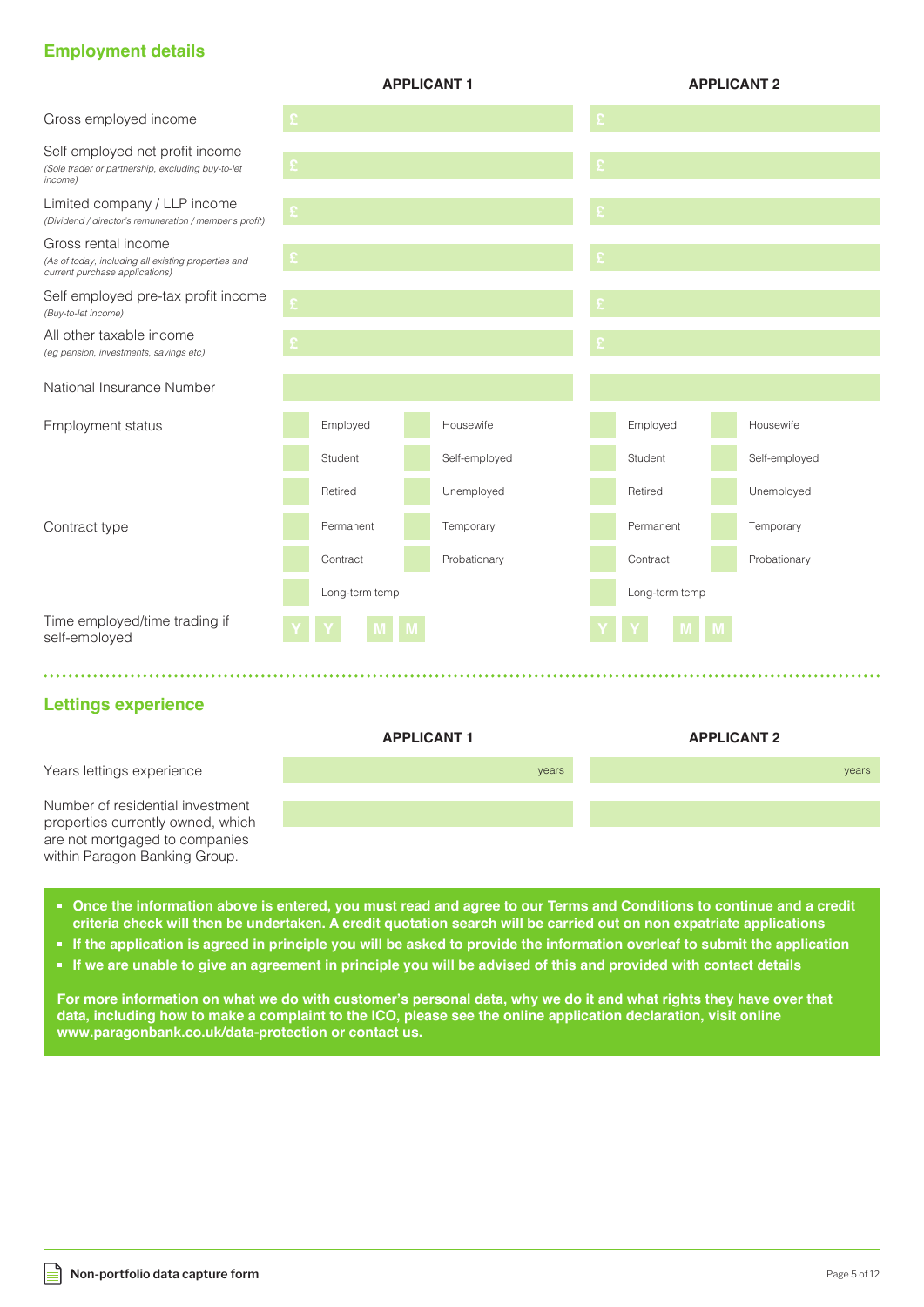# **Property details**

| Address                        |                      |                                               |     |           |
|--------------------------------|----------------------|-----------------------------------------------|-----|-----------|
|                                |                      | Postcode                                      |     |           |
| Property value (if remortgage) | £.                   |                                               |     |           |
| Number of units                |                      |                                               |     |           |
| Tenure                         | Freehold / heritable | Leasehold                                     |     |           |
| Unexpired lease                |                      |                                               |     |           |
| Year built                     |                      | Property in, or to be in, multiple occupation | Yes | <b>No</b> |
| Ex local authority             | No<br>Yes            | Is the property a holiday let?                | Yes | No        |
|                                |                      | Attached to/above commercial premises         | Yes | No        |

a sa sa sal

# **Mortgage details**

| £. |                      |              |                    |       |                     |    |  |
|----|----------------------|--------------|--------------------|-------|---------------------|----|--|
|    |                      |              |                    |       |                     |    |  |
|    |                      |              |                    |       |                     |    |  |
|    | Yes                  |              | $\rm No$           |       |                     |    |  |
|    | Interest only        |              | Capital & interest |       | Split loan*         |    |  |
|    |                      |              |                    |       |                     |    |  |
|    |                      |              |                    |       |                     |    |  |
|    | Standard             |              | Light              | Heavy |                     |    |  |
|    | Purchase             |              | Remortgage         |       |                     |    |  |
| £. |                      |              |                    |       |                     |    |  |
|    | Yes                  |              | No                 |       |                     |    |  |
|    |                      |              |                    |       |                     |    |  |
| £  |                      |              |                    |       |                     |    |  |
| £  |                      |              |                    |       |                     |    |  |
|    |                      |              |                    |       |                     |    |  |
|    | Interest only amount | $\mathbf{E}$ |                    |       | Repayment<br>amount | £. |  |
|    |                      |              |                    |       |                     |    |  |
|    |                      |              |                    |       |                     |    |  |

# Loan required

Current property use (if short term finance)

Proposed property use (if short term finance)

Roll up interest (if short term finance)

Repayment method

Term in years

Term in months (if short term finance)

Refurbishment type (if short term finance)

Application type

Purchase price

Owned outright

Existing mortgage balance

**£** Rental income per month - if holiday let, equivalent monthly AST rent

**£** If holiday let, annual holiday let income (only provide if this can be evidenced by two years accounts)

\*If split loan required

Loan purpose

⊫

Source of deposit (purchase only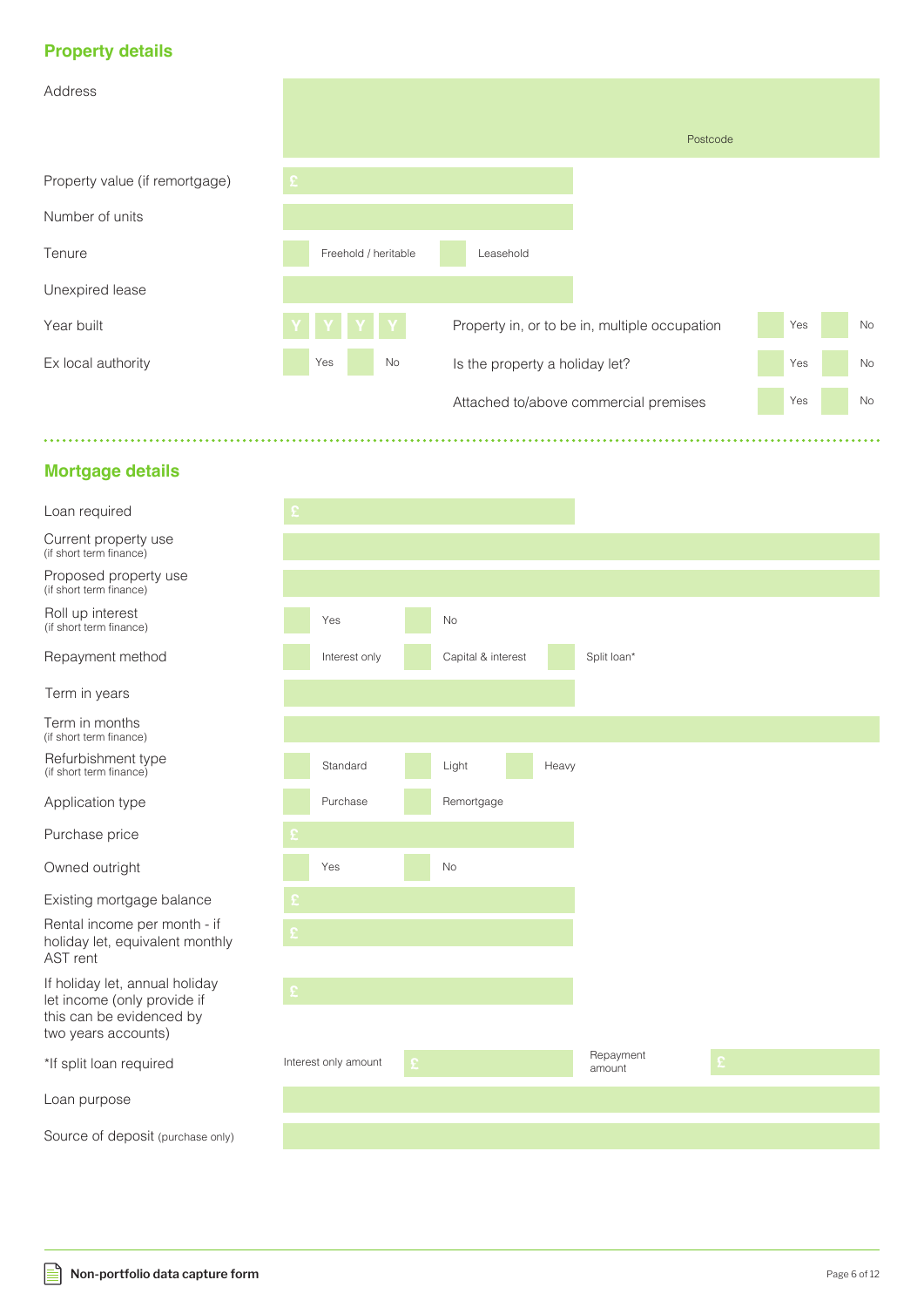**Employment / business details**

 $\ddot{\phantom{a}}$ 

|                  | <b>APPLICANT 1</b> | <b>APPLICANT 2</b> |
|------------------|--------------------|--------------------|
| Name             |                    |                    |
| Address          |                    |                    |
|                  | Postcode           | Postcode           |
| Telephone number |                    |                    |
| Occupation       |                    |                    |
|                  |                    |                    |

# **If self-employed / accountant details**

| Accountant name                                                 |          |
|-----------------------------------------------------------------|----------|
| Accountant address                                              |          |
|                                                                 | Postcode |
| Name of person acting                                           |          |
| Qualification                                                   |          |
| Telephone number                                                |          |
| Email address                                                   |          |
| <b>Access details</b>                                           |          |
| Contact name                                                    |          |
| Address                                                         |          |
|                                                                 | Postcode |
| Telephone number<br>(Please provide the best number to contact) |          |
| Email address                                                   |          |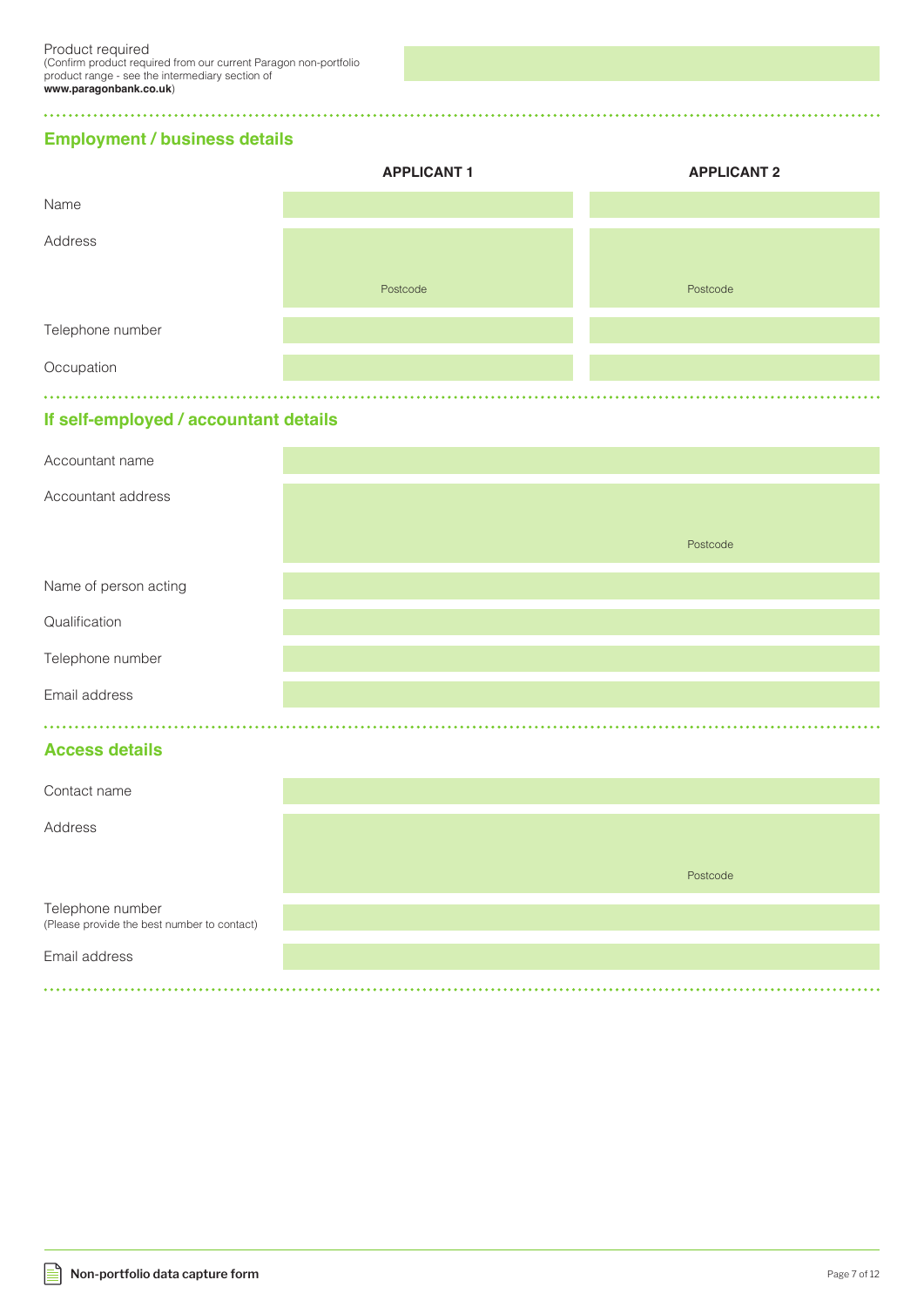## **Managing agent details (expatriate applications only)**

| Firm name        |          |  |
|------------------|----------|--|
| Name of agent    |          |  |
| Address          |          |  |
|                  | Postcode |  |
| Telephone number |          |  |
| Email address    |          |  |

**• Once the property and mortgage details have been agreed in principle you will have the option to add another property or to continue with the application**

- **Please remember that if stopped part way through, multiple property applications can only be resumed one property at a time.**
- **If another property is added you will be asked to provide property details, mortgage details, vendor details and access details**
- **If continue is selected you will be asked to provide the information below to complete the application**

#### **Solicitor details**

| Solicitor firm name                                                   |     |    |                        |
|-----------------------------------------------------------------------|-----|----|------------------------|
| Name of person acting                                                 |     |    |                        |
| Address                                                               |     |    |                        |
|                                                                       |     |    | Postcode               |
| Telephone number                                                      |     |    |                        |
| Fax number                                                            |     |    |                        |
| Email address                                                         |     |    |                        |
|                                                                       |     |    |                        |
| <b>Originating intermediaries</b>                                     |     |    |                        |
| Did you receive this application through an originating intermediary? | Yes | No | If yes, please provide |
| Consultants name                                                      |     |    |                        |
| Company address and postcode                                          |     |    | Postcode               |
| Telephone number                                                      |     |    |                        |
|                                                                       |     |    |                        |

## **Direct debit details**

We require a fully completed direct debit instruction signed by all account holders. Payments must be made from a UK bank/building society account and the applicants must be the account holders.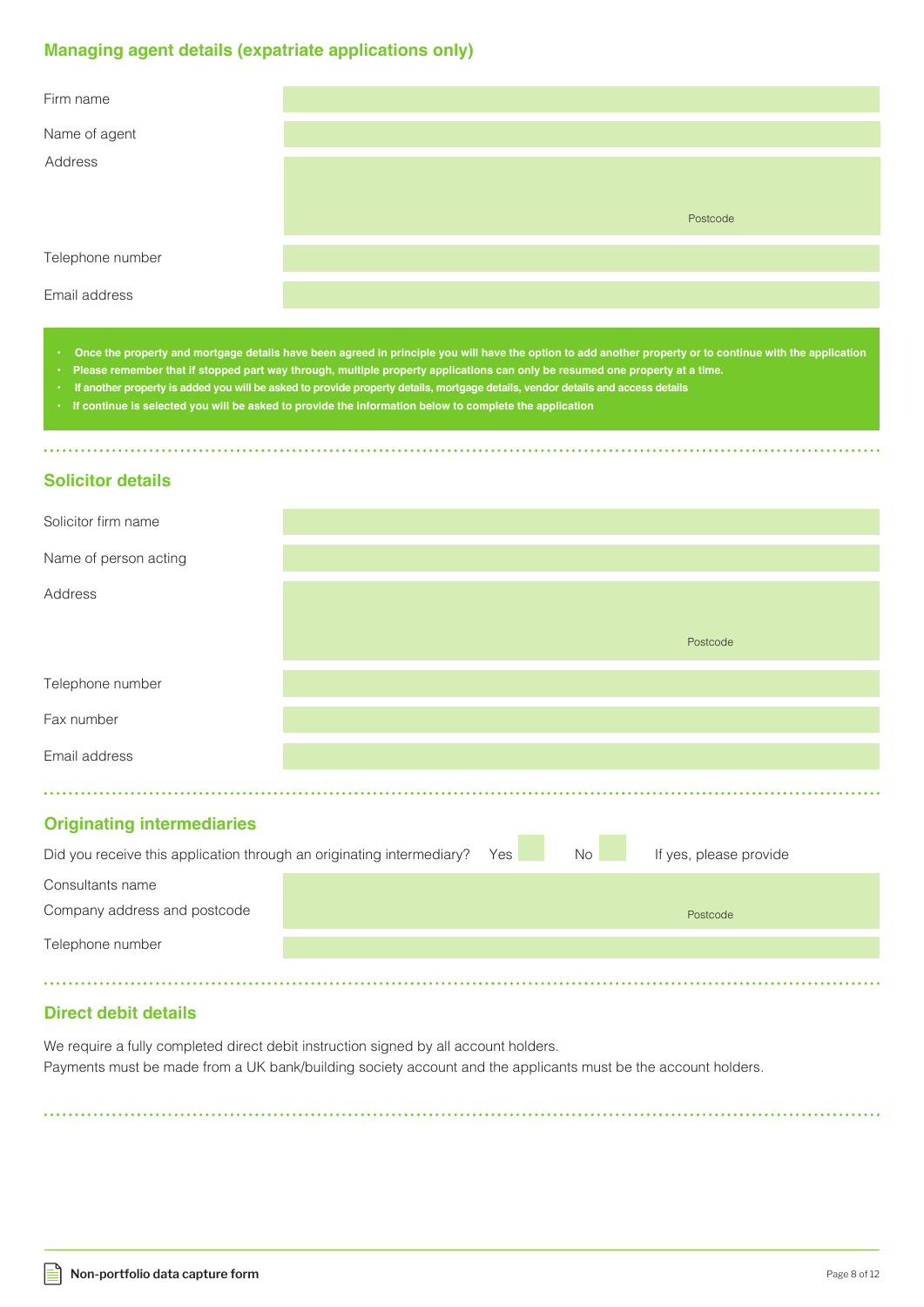## **Buy-to-let mortgage details**

| Loan required                                                                                                                                              |   |                      |    |                    |                                |  |
|------------------------------------------------------------------------------------------------------------------------------------------------------------|---|----------------------|----|--------------------|--------------------------------|--|
| Repayment method                                                                                                                                           |   | Interest only        |    | Capital & interest | Split loan*                    |  |
| Term in years                                                                                                                                              |   |                      |    |                    |                                |  |
| Application type                                                                                                                                           |   | Purchase             |    | Remortgage         |                                |  |
| Purchase price                                                                                                                                             |   |                      |    |                    |                                |  |
| Owned outright                                                                                                                                             |   | Yes                  |    | <b>No</b>          |                                |  |
| Existing mortgage balance                                                                                                                                  |   |                      |    |                    |                                |  |
| Rental income per month - if<br>holiday let, equivalent monthly<br>AST rent                                                                                |   |                      |    |                    |                                |  |
| If holiday let, annual holiday<br>let income (only provide if                                                                                              | £ |                      |    |                    |                                |  |
| this can be evidenced by<br>two years accounts)                                                                                                            |   |                      |    |                    |                                |  |
| *If split loan required                                                                                                                                    |   | Interest only amount | £. |                    | Capital and interest<br>amount |  |
| Loan purpose                                                                                                                                               |   |                      |    |                    |                                |  |
| Source of deposit (purchase only)                                                                                                                          |   |                      |    |                    |                                |  |
| Product required<br>(Confirm product required from our current Paragon portfolio product<br>range - see the intermediary section of www.paragonbank.co.uk) |   |                      |    |                    |                                |  |
|                                                                                                                                                            |   |                      |    |                    |                                |  |

- **If the property and mortgage requirements are agreed in principle you will be asked to provide the information overleaf to submit the application**
- **If we are unable to give an agreement in principle you will be advised of this and provided with contact details. You will also be given the option to add another property**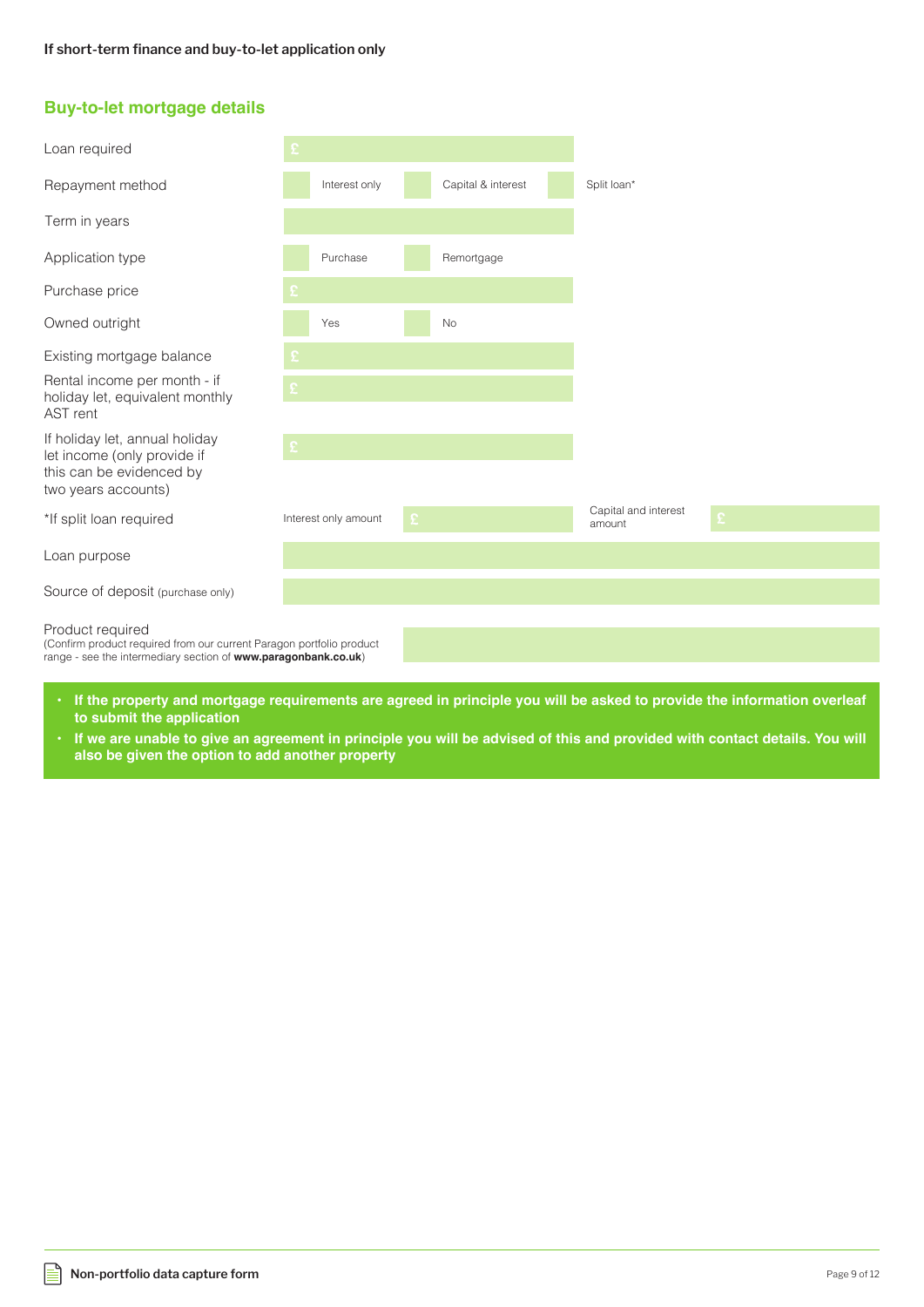#### **Additional information** (must be completed in all circumstances)

As a responsible lender, when you apply for a mortgage, we have to assess all material facts before an offer is issued. It is your responsibility to disclose any material facts that could influence our decision.

The following questions we consider to be material and must be answered on behalf of all applicants before we can assess your application.

**2.** Are you aware of any future changes to your income or expenditure that would affect your ability to repay the mortgage? **3.** Have you ever incurred mortgage or unsecured credit arrears, been declared bankrupt, entered into arrangement with creditors or been party to a mortgage where the property has been taken into possession? **4.** Have you ever been declared bankrupt whilst being a director of a company that went into liquidation, receivership or administration or been disqualified from being a director of a company **5.** Have you ever had a county court judgement or any other court order made against you? **6.** Have you been refused a mortgage in the last 12 months? Yes No Yes No Yes No Yes No Yes No **1.** Have you ever been convicted of an offence (other than driving offences)? The Most Convention of the Vescourse of the No

If you have answered yes to any of the above questions, or if you are in doubt as to whether any fact is material, you should provide full details.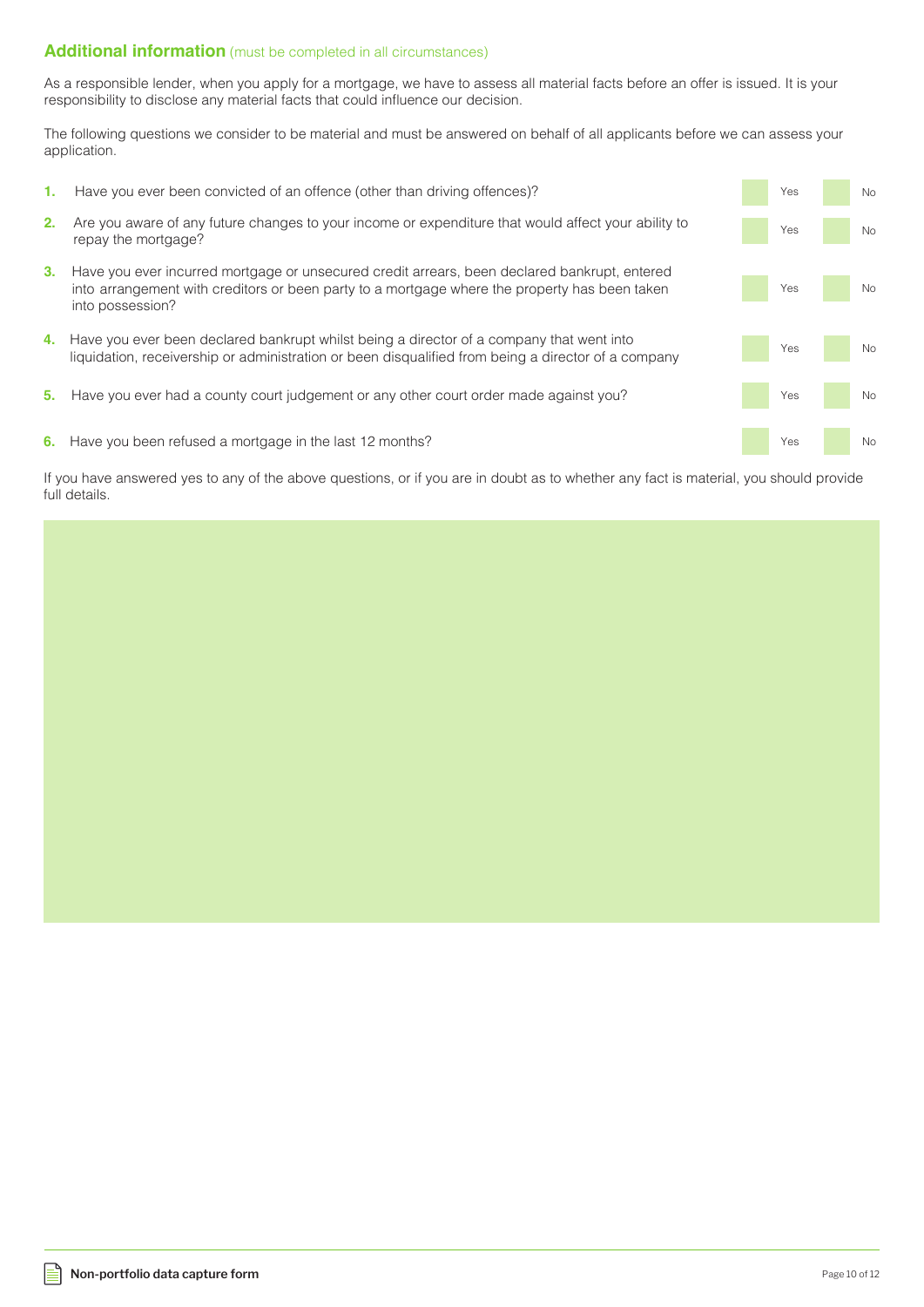# **Property schedule**

This schedule must include all residential investment properties owned by every applicant in both personal and corporate name. Where the applicant owns three or less properties, completion of this property schedule is compulsory. Where the applicant owns more than three properties, although the property schedule is not compulsory as part of the online application, a fully completed schedule will be required prior to the full underwriting assessment being carried out.

HMO?

ICR

Owner

| Owner                                    |    |     |       |           |               |  |
|------------------------------------------|----|-----|-------|-----------|---------------|--|
| Address                                  |    |     |       | Postcode  |               |  |
|                                          |    |     |       |           |               |  |
| Property value                           | £  |     |       |           |               |  |
| Current mortgage/loan<br>balance         | £. |     |       |           |               |  |
| Lender's name and<br>address             |    |     |       | Postcode  |               |  |
| Loan to value                            |    |     |       |           |               |  |
| <b>ICR</b>                               |    |     |       |           |               |  |
| Monthly mortgage<br>payment              | £. |     |       |           |               |  |
| Monthly rental income                    | £  |     |       |           |               |  |
| How long have you<br>owned the property? |    |     | Years |           | <b>Months</b> |  |
| Is the property<br>currently let?        |    | Yes |       | <b>No</b> |               |  |
| HMO?                                     |    | Yes |       | <b>No</b> |               |  |
| Multi unit block?                        |    | Yes |       | <b>No</b> |               |  |